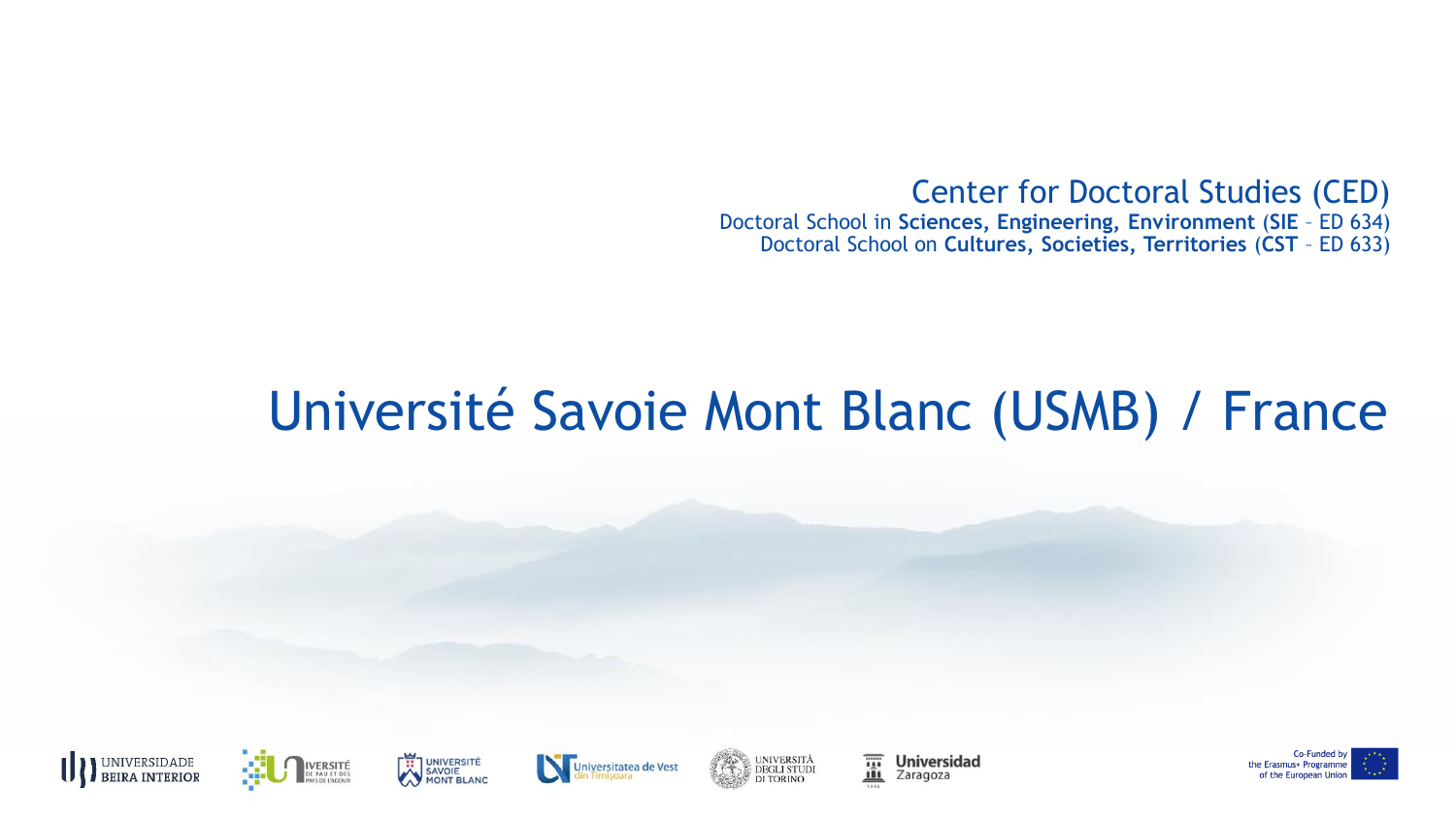# General information on starting a PhD

#### Access conditions:

- $\vee$  Master's degree or equivalent
- $\vee$  Approval of the project by the supervisor(s), the research lab., the doctoral school
- $\vee$  Material conditions (funding, job...)

Duration: 3 years (full time) or 6 years (part time)

#### Is the doctoral training compulsory?

**Yes** - at least **120 hours** of training

(provided or appoved by USMB / wide choice, flexibility including online training)



**DEGLI STUDI** 

**Universidad** Zaragoza

– *Ethics and scientific integrity*

– *Disciplinary/Scientific training*

- *Professionnal training*
- *Soft Skills training*



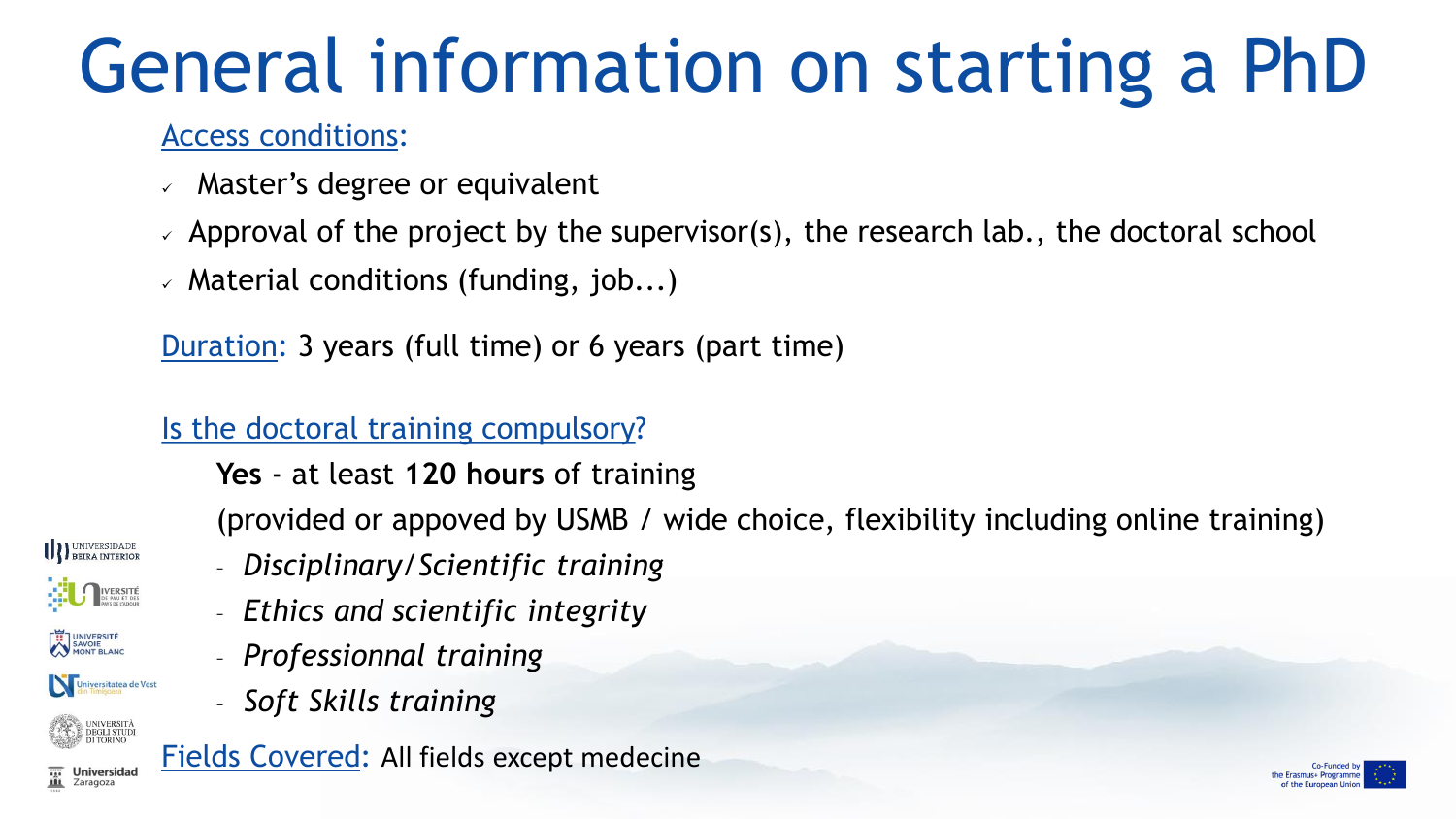### More precisely (fields covered by the two doctoral schools):

### Doctoral School in **Sciences, Engineering, Environment** (SIE – ED 634)



the Erasmus+ Programm

of the European

Doctoral School on **Cultures, Societies, Territories** (CST – ED 633)

| U DEIRA INTERIOR<br><b>EXAMPLE AND IVERSITÉ</b>                      | THE RECHERCHE EN DROIT<br>ANTOINE FAVRE<br>UNIVERSITÉ SAVOIE<br><b>MONT BLANC</b> | INSTITUT DE RECHERCHE | <b>LSET</b><br>UNIVERSITÉ SAVOIE<br>MONT BLANC | edytem                 |
|----------------------------------------------------------------------|-----------------------------------------------------------------------------------|-----------------------|------------------------------------------------|------------------------|
| UNIVERSITÉ                                                           | Law                                                                               | Economics &           | Literature &                                   | Environment,           |
| Universitatea de Vest<br>UNIVERSITÀ<br>DEGLI STUDI<br>CARA DI TORINO |                                                                                   | Management            | languages                                      | territories, mountains |
|                                                                      |                                                                                   |                       |                                                | C <sub>0</sub>         |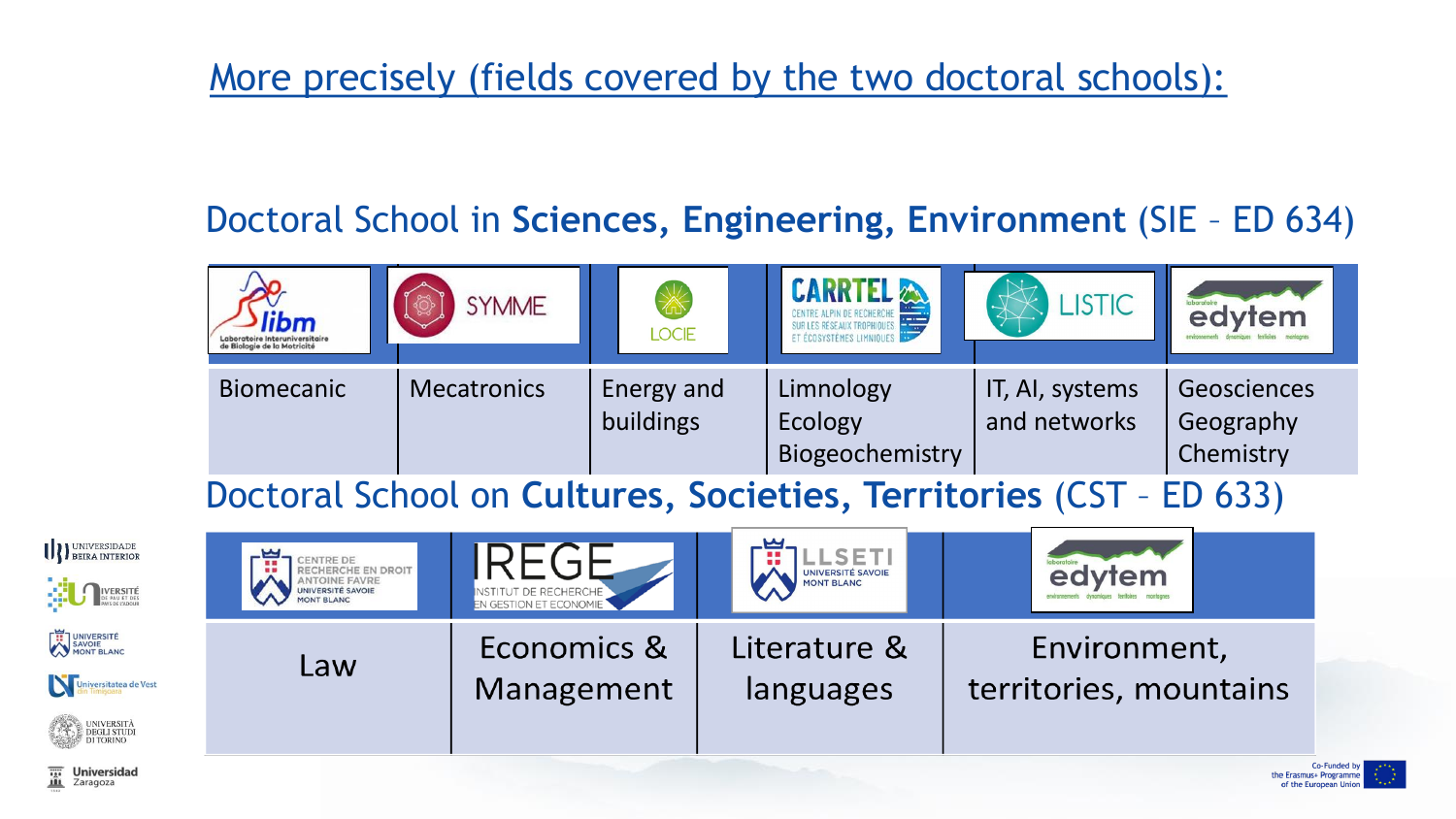### Other PhD opportunities at the USMB

. 8 Doctoral Schools coaccredited with UGA (Grenoble)



Zaragoza

 $\checkmark$  Fields concerned in connection with USMB laboratories and research teams

▪ Physics

▪ Mathematics

- Materials
- Electronics/Photonics
- **Psychology**
- **Ecology**



MEP-LAHC

CRAPP LAPTA



LECA-

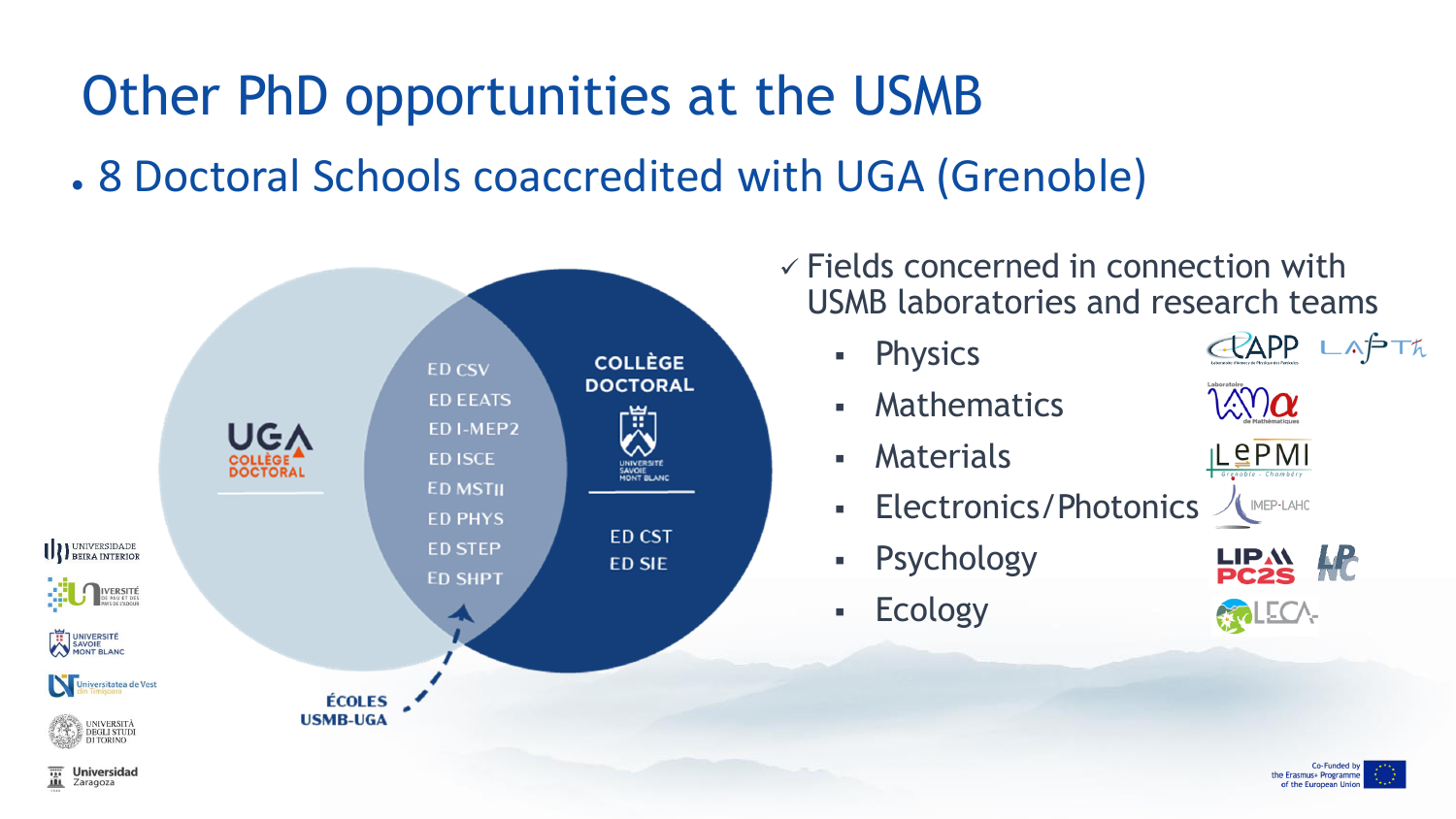## How a programme is run: Guidance

### Thesis supervisor:

- ✓ 1 main **supervisor**, responsible for the PhD project
- ✓ + possibly 1 **co-supervisor**
- ✓ For PhDs with a partner from the **socio-economic** world: + possibly **2 co-supervisors**
- ➢ (Co)-supervisors: full professors or with research habilitation (French HdR) or authorized by USMB's Research Council

### Thesis commission:

**IVERSITÉ** 

**IN UNIVERSIDADE** 

UNIVERSITÉ<br>SAVOIE<br>MONT BLANC

After 6 and 18 months: PhD monitoring committees Individual training plan at the beginning of the first year





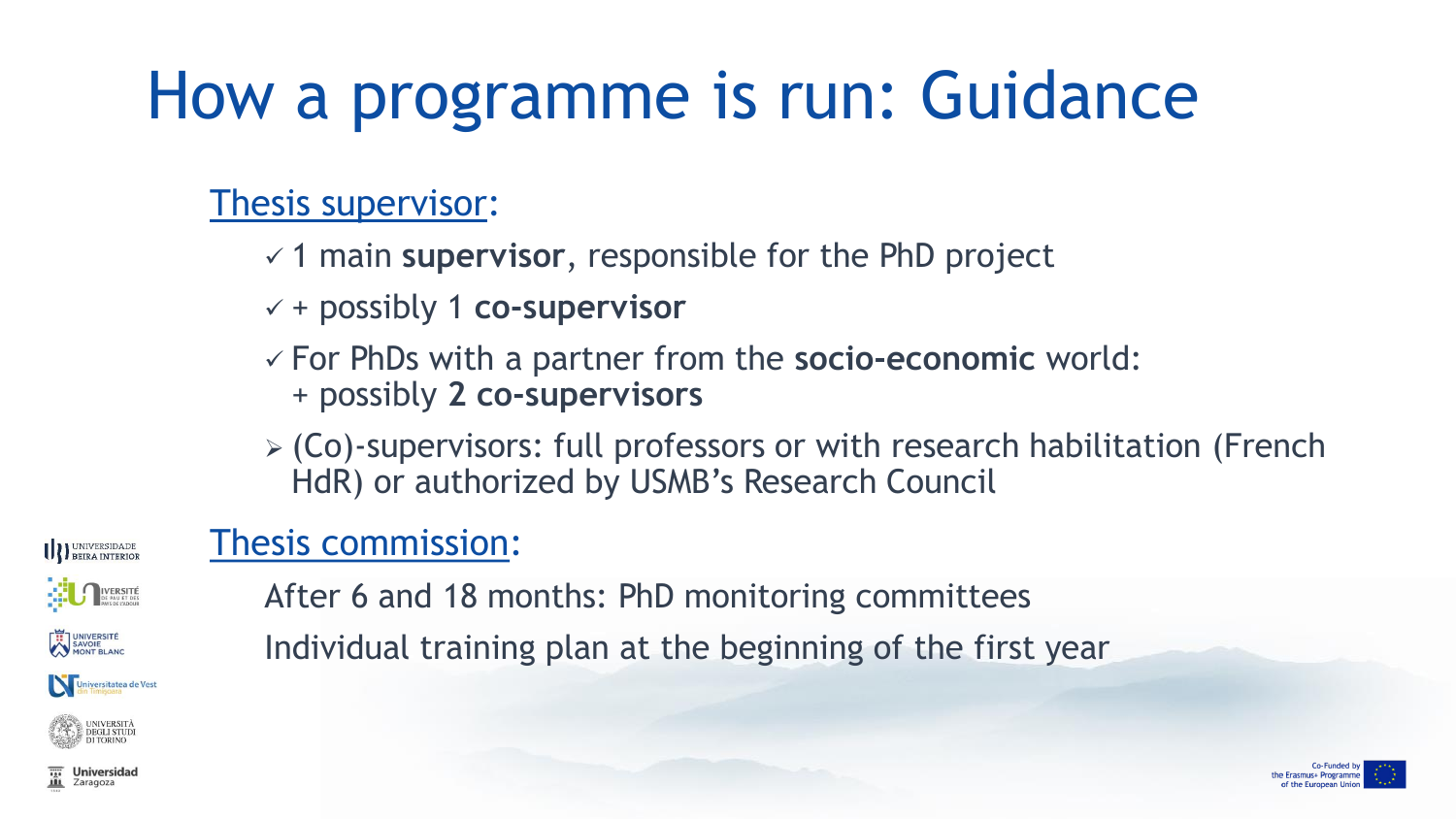## How a programme is run: Funding

Level of salaries for PhD students with a doctoral contract (Fr legislation): Monthly salary before taxes:

1 866 € in September 2021 (~ 1380 € after taxes) 1 975 € in September 2022 (~ 1460 € after taxes)

Level of scholarships

Minimal monthly amount (USMB): 900€

➢ Other DS: 40 over 275 PhD students USMB

Doctoral contracts or other three-year contracts (15 Feb 2022) **III** BEIRA INTERIOR

IVERSITÉ

SAVOIE<br>SAVOIE<br>MONT BLANC

➢ DS SIE : 54 over 103 PhD students, among which 9 private contracts ➢ DS CST : 22 over 103 PhD students, among which 8 private contracts

Universitatea de Vest

**DEGLI STUDI**